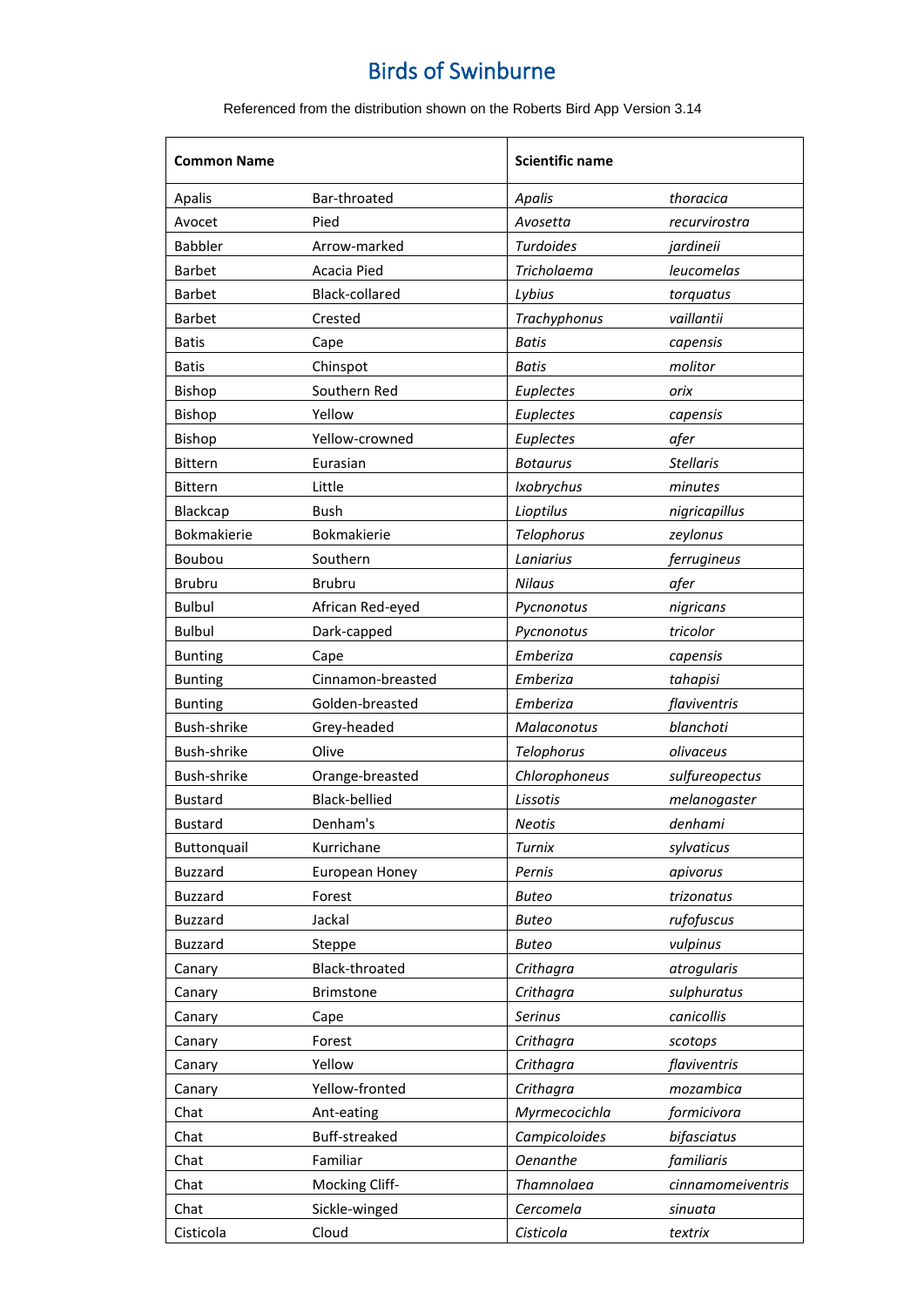| Cisticola<br>Cisticola<br>aridulus<br>Desert<br>Cisticola<br>Cisticola<br>Lazy<br>aberrans<br>Levaillant's<br>Cisticola<br>Cisticola<br>tinniens<br>Cisticola<br>Pale-crowned<br>Cisticola<br>cinnamomeus<br>Cisticola<br>Wailing<br>Cisticola<br>lais<br>Cisticola<br>Cisticola<br>Wing-snapping<br>ayresii<br>Cisticola<br>Cisticola<br>juncidis<br>Zitting<br>Red-knobbed<br>Fulica<br>Coot<br>cristata<br>Microcarbo<br>africanus<br>Cormorant<br>Reed<br>White-breasted<br>Phalacrocorax<br>lucidus<br>Cormorant<br>Burchell's<br>burchellii<br>Coucal<br>Centropus<br>Burchell's<br>Cursorius<br>rufus<br>Courser<br>Baillon's<br>pusilla<br>Crake<br>Porzana<br><b>Black</b><br>Crake<br>flavirostra<br>Amaurornis<br>Crake<br>Corn<br>Crex<br>crex<br>Blue<br>Grus<br>paradisea<br>Crane<br><b>Grey Crowned</b><br><b>Balearica</b><br>regulorum<br>Crane<br>Wattled<br>Grus<br>carunculata<br>Crane<br>Crombec<br>Long-billed<br>Sylvietta<br>rufescens<br>Corvus<br>Crow<br>capensis<br>Cape<br>Pied<br>albus<br>Crow<br>Corvus<br><b>Black</b><br>Cuculus<br>Cuckoo<br>clamosus<br>Cuculus<br>Cuckoo<br>Common<br>canorus<br>Diederik<br>Cuckoo<br>Chrysococcyx<br>caprius<br>Cuckoo<br>Clamator<br><b>Great Spotted</b><br>glandarius<br>Jacobin<br>jacobinus<br>Cuckoo<br>Clamator<br>Cuckoo<br>Klaas's<br>klaas<br>Chrysococcyx<br>Levaillant's<br>Cuckoo<br>Clamator<br>levaillantii<br>Cuckoo<br>Red-chested<br>Cuculus<br>solitarius<br>Cuckoo-shrike<br><b>Black</b><br>Campephaga<br>flava<br>African<br>Darter<br>Anhinga<br>rufa<br>Cape Turtle<br>Streptopelia<br>capicola<br>Dove<br>Dove<br>Laughing<br>Spilopelia<br>senegalensis<br>Dove<br>Namaqua<br><b>Oena</b><br>capensis<br>Red-eyed<br>Streptopelia<br>semitorquata<br>Dove<br>Rock<br>Columba<br>livia<br>Dove<br>Fork-tailed<br>adsimilis<br><b>Dicrurus</b><br>Drongo<br>Duck<br>African Black<br>Anas<br>sparsa<br>Duck<br><b>Fulvous Whistling</b><br>Dendrocygna<br>bicolor<br>Knob-billed<br>Duck<br>Sarkidiornis<br>melanotos<br>Duck<br>Массоа<br>Oxyura<br>тассоа<br><b>Thalassornis</b><br>White-backed<br>Duck<br>leuconotus<br>Duck<br>White-faced Whistling<br>Dendrocygna<br>viduata<br>Yellow-billed<br>Duck<br>undulata<br>Anas |  |
|-----------------------------------------------------------------------------------------------------------------------------------------------------------------------------------------------------------------------------------------------------------------------------------------------------------------------------------------------------------------------------------------------------------------------------------------------------------------------------------------------------------------------------------------------------------------------------------------------------------------------------------------------------------------------------------------------------------------------------------------------------------------------------------------------------------------------------------------------------------------------------------------------------------------------------------------------------------------------------------------------------------------------------------------------------------------------------------------------------------------------------------------------------------------------------------------------------------------------------------------------------------------------------------------------------------------------------------------------------------------------------------------------------------------------------------------------------------------------------------------------------------------------------------------------------------------------------------------------------------------------------------------------------------------------------------------------------------------------------------------------------------------------------------------------------------------------------------------------------------------------------------------------------------------------------------------------------------------------------------------------------------------------------------------------------------------------------------------------------------------------------------------------------------------------------------------------------------------------------------|--|
|                                                                                                                                                                                                                                                                                                                                                                                                                                                                                                                                                                                                                                                                                                                                                                                                                                                                                                                                                                                                                                                                                                                                                                                                                                                                                                                                                                                                                                                                                                                                                                                                                                                                                                                                                                                                                                                                                                                                                                                                                                                                                                                                                                                                                                   |  |
|                                                                                                                                                                                                                                                                                                                                                                                                                                                                                                                                                                                                                                                                                                                                                                                                                                                                                                                                                                                                                                                                                                                                                                                                                                                                                                                                                                                                                                                                                                                                                                                                                                                                                                                                                                                                                                                                                                                                                                                                                                                                                                                                                                                                                                   |  |
|                                                                                                                                                                                                                                                                                                                                                                                                                                                                                                                                                                                                                                                                                                                                                                                                                                                                                                                                                                                                                                                                                                                                                                                                                                                                                                                                                                                                                                                                                                                                                                                                                                                                                                                                                                                                                                                                                                                                                                                                                                                                                                                                                                                                                                   |  |
|                                                                                                                                                                                                                                                                                                                                                                                                                                                                                                                                                                                                                                                                                                                                                                                                                                                                                                                                                                                                                                                                                                                                                                                                                                                                                                                                                                                                                                                                                                                                                                                                                                                                                                                                                                                                                                                                                                                                                                                                                                                                                                                                                                                                                                   |  |
|                                                                                                                                                                                                                                                                                                                                                                                                                                                                                                                                                                                                                                                                                                                                                                                                                                                                                                                                                                                                                                                                                                                                                                                                                                                                                                                                                                                                                                                                                                                                                                                                                                                                                                                                                                                                                                                                                                                                                                                                                                                                                                                                                                                                                                   |  |
|                                                                                                                                                                                                                                                                                                                                                                                                                                                                                                                                                                                                                                                                                                                                                                                                                                                                                                                                                                                                                                                                                                                                                                                                                                                                                                                                                                                                                                                                                                                                                                                                                                                                                                                                                                                                                                                                                                                                                                                                                                                                                                                                                                                                                                   |  |
|                                                                                                                                                                                                                                                                                                                                                                                                                                                                                                                                                                                                                                                                                                                                                                                                                                                                                                                                                                                                                                                                                                                                                                                                                                                                                                                                                                                                                                                                                                                                                                                                                                                                                                                                                                                                                                                                                                                                                                                                                                                                                                                                                                                                                                   |  |
|                                                                                                                                                                                                                                                                                                                                                                                                                                                                                                                                                                                                                                                                                                                                                                                                                                                                                                                                                                                                                                                                                                                                                                                                                                                                                                                                                                                                                                                                                                                                                                                                                                                                                                                                                                                                                                                                                                                                                                                                                                                                                                                                                                                                                                   |  |
|                                                                                                                                                                                                                                                                                                                                                                                                                                                                                                                                                                                                                                                                                                                                                                                                                                                                                                                                                                                                                                                                                                                                                                                                                                                                                                                                                                                                                                                                                                                                                                                                                                                                                                                                                                                                                                                                                                                                                                                                                                                                                                                                                                                                                                   |  |
|                                                                                                                                                                                                                                                                                                                                                                                                                                                                                                                                                                                                                                                                                                                                                                                                                                                                                                                                                                                                                                                                                                                                                                                                                                                                                                                                                                                                                                                                                                                                                                                                                                                                                                                                                                                                                                                                                                                                                                                                                                                                                                                                                                                                                                   |  |
|                                                                                                                                                                                                                                                                                                                                                                                                                                                                                                                                                                                                                                                                                                                                                                                                                                                                                                                                                                                                                                                                                                                                                                                                                                                                                                                                                                                                                                                                                                                                                                                                                                                                                                                                                                                                                                                                                                                                                                                                                                                                                                                                                                                                                                   |  |
|                                                                                                                                                                                                                                                                                                                                                                                                                                                                                                                                                                                                                                                                                                                                                                                                                                                                                                                                                                                                                                                                                                                                                                                                                                                                                                                                                                                                                                                                                                                                                                                                                                                                                                                                                                                                                                                                                                                                                                                                                                                                                                                                                                                                                                   |  |
|                                                                                                                                                                                                                                                                                                                                                                                                                                                                                                                                                                                                                                                                                                                                                                                                                                                                                                                                                                                                                                                                                                                                                                                                                                                                                                                                                                                                                                                                                                                                                                                                                                                                                                                                                                                                                                                                                                                                                                                                                                                                                                                                                                                                                                   |  |
|                                                                                                                                                                                                                                                                                                                                                                                                                                                                                                                                                                                                                                                                                                                                                                                                                                                                                                                                                                                                                                                                                                                                                                                                                                                                                                                                                                                                                                                                                                                                                                                                                                                                                                                                                                                                                                                                                                                                                                                                                                                                                                                                                                                                                                   |  |
|                                                                                                                                                                                                                                                                                                                                                                                                                                                                                                                                                                                                                                                                                                                                                                                                                                                                                                                                                                                                                                                                                                                                                                                                                                                                                                                                                                                                                                                                                                                                                                                                                                                                                                                                                                                                                                                                                                                                                                                                                                                                                                                                                                                                                                   |  |
|                                                                                                                                                                                                                                                                                                                                                                                                                                                                                                                                                                                                                                                                                                                                                                                                                                                                                                                                                                                                                                                                                                                                                                                                                                                                                                                                                                                                                                                                                                                                                                                                                                                                                                                                                                                                                                                                                                                                                                                                                                                                                                                                                                                                                                   |  |
|                                                                                                                                                                                                                                                                                                                                                                                                                                                                                                                                                                                                                                                                                                                                                                                                                                                                                                                                                                                                                                                                                                                                                                                                                                                                                                                                                                                                                                                                                                                                                                                                                                                                                                                                                                                                                                                                                                                                                                                                                                                                                                                                                                                                                                   |  |
|                                                                                                                                                                                                                                                                                                                                                                                                                                                                                                                                                                                                                                                                                                                                                                                                                                                                                                                                                                                                                                                                                                                                                                                                                                                                                                                                                                                                                                                                                                                                                                                                                                                                                                                                                                                                                                                                                                                                                                                                                                                                                                                                                                                                                                   |  |
|                                                                                                                                                                                                                                                                                                                                                                                                                                                                                                                                                                                                                                                                                                                                                                                                                                                                                                                                                                                                                                                                                                                                                                                                                                                                                                                                                                                                                                                                                                                                                                                                                                                                                                                                                                                                                                                                                                                                                                                                                                                                                                                                                                                                                                   |  |
|                                                                                                                                                                                                                                                                                                                                                                                                                                                                                                                                                                                                                                                                                                                                                                                                                                                                                                                                                                                                                                                                                                                                                                                                                                                                                                                                                                                                                                                                                                                                                                                                                                                                                                                                                                                                                                                                                                                                                                                                                                                                                                                                                                                                                                   |  |
|                                                                                                                                                                                                                                                                                                                                                                                                                                                                                                                                                                                                                                                                                                                                                                                                                                                                                                                                                                                                                                                                                                                                                                                                                                                                                                                                                                                                                                                                                                                                                                                                                                                                                                                                                                                                                                                                                                                                                                                                                                                                                                                                                                                                                                   |  |
|                                                                                                                                                                                                                                                                                                                                                                                                                                                                                                                                                                                                                                                                                                                                                                                                                                                                                                                                                                                                                                                                                                                                                                                                                                                                                                                                                                                                                                                                                                                                                                                                                                                                                                                                                                                                                                                                                                                                                                                                                                                                                                                                                                                                                                   |  |
|                                                                                                                                                                                                                                                                                                                                                                                                                                                                                                                                                                                                                                                                                                                                                                                                                                                                                                                                                                                                                                                                                                                                                                                                                                                                                                                                                                                                                                                                                                                                                                                                                                                                                                                                                                                                                                                                                                                                                                                                                                                                                                                                                                                                                                   |  |
|                                                                                                                                                                                                                                                                                                                                                                                                                                                                                                                                                                                                                                                                                                                                                                                                                                                                                                                                                                                                                                                                                                                                                                                                                                                                                                                                                                                                                                                                                                                                                                                                                                                                                                                                                                                                                                                                                                                                                                                                                                                                                                                                                                                                                                   |  |
|                                                                                                                                                                                                                                                                                                                                                                                                                                                                                                                                                                                                                                                                                                                                                                                                                                                                                                                                                                                                                                                                                                                                                                                                                                                                                                                                                                                                                                                                                                                                                                                                                                                                                                                                                                                                                                                                                                                                                                                                                                                                                                                                                                                                                                   |  |
|                                                                                                                                                                                                                                                                                                                                                                                                                                                                                                                                                                                                                                                                                                                                                                                                                                                                                                                                                                                                                                                                                                                                                                                                                                                                                                                                                                                                                                                                                                                                                                                                                                                                                                                                                                                                                                                                                                                                                                                                                                                                                                                                                                                                                                   |  |
|                                                                                                                                                                                                                                                                                                                                                                                                                                                                                                                                                                                                                                                                                                                                                                                                                                                                                                                                                                                                                                                                                                                                                                                                                                                                                                                                                                                                                                                                                                                                                                                                                                                                                                                                                                                                                                                                                                                                                                                                                                                                                                                                                                                                                                   |  |
|                                                                                                                                                                                                                                                                                                                                                                                                                                                                                                                                                                                                                                                                                                                                                                                                                                                                                                                                                                                                                                                                                                                                                                                                                                                                                                                                                                                                                                                                                                                                                                                                                                                                                                                                                                                                                                                                                                                                                                                                                                                                                                                                                                                                                                   |  |
|                                                                                                                                                                                                                                                                                                                                                                                                                                                                                                                                                                                                                                                                                                                                                                                                                                                                                                                                                                                                                                                                                                                                                                                                                                                                                                                                                                                                                                                                                                                                                                                                                                                                                                                                                                                                                                                                                                                                                                                                                                                                                                                                                                                                                                   |  |
|                                                                                                                                                                                                                                                                                                                                                                                                                                                                                                                                                                                                                                                                                                                                                                                                                                                                                                                                                                                                                                                                                                                                                                                                                                                                                                                                                                                                                                                                                                                                                                                                                                                                                                                                                                                                                                                                                                                                                                                                                                                                                                                                                                                                                                   |  |
|                                                                                                                                                                                                                                                                                                                                                                                                                                                                                                                                                                                                                                                                                                                                                                                                                                                                                                                                                                                                                                                                                                                                                                                                                                                                                                                                                                                                                                                                                                                                                                                                                                                                                                                                                                                                                                                                                                                                                                                                                                                                                                                                                                                                                                   |  |
|                                                                                                                                                                                                                                                                                                                                                                                                                                                                                                                                                                                                                                                                                                                                                                                                                                                                                                                                                                                                                                                                                                                                                                                                                                                                                                                                                                                                                                                                                                                                                                                                                                                                                                                                                                                                                                                                                                                                                                                                                                                                                                                                                                                                                                   |  |
|                                                                                                                                                                                                                                                                                                                                                                                                                                                                                                                                                                                                                                                                                                                                                                                                                                                                                                                                                                                                                                                                                                                                                                                                                                                                                                                                                                                                                                                                                                                                                                                                                                                                                                                                                                                                                                                                                                                                                                                                                                                                                                                                                                                                                                   |  |
|                                                                                                                                                                                                                                                                                                                                                                                                                                                                                                                                                                                                                                                                                                                                                                                                                                                                                                                                                                                                                                                                                                                                                                                                                                                                                                                                                                                                                                                                                                                                                                                                                                                                                                                                                                                                                                                                                                                                                                                                                                                                                                                                                                                                                                   |  |
|                                                                                                                                                                                                                                                                                                                                                                                                                                                                                                                                                                                                                                                                                                                                                                                                                                                                                                                                                                                                                                                                                                                                                                                                                                                                                                                                                                                                                                                                                                                                                                                                                                                                                                                                                                                                                                                                                                                                                                                                                                                                                                                                                                                                                                   |  |
|                                                                                                                                                                                                                                                                                                                                                                                                                                                                                                                                                                                                                                                                                                                                                                                                                                                                                                                                                                                                                                                                                                                                                                                                                                                                                                                                                                                                                                                                                                                                                                                                                                                                                                                                                                                                                                                                                                                                                                                                                                                                                                                                                                                                                                   |  |
|                                                                                                                                                                                                                                                                                                                                                                                                                                                                                                                                                                                                                                                                                                                                                                                                                                                                                                                                                                                                                                                                                                                                                                                                                                                                                                                                                                                                                                                                                                                                                                                                                                                                                                                                                                                                                                                                                                                                                                                                                                                                                                                                                                                                                                   |  |
|                                                                                                                                                                                                                                                                                                                                                                                                                                                                                                                                                                                                                                                                                                                                                                                                                                                                                                                                                                                                                                                                                                                                                                                                                                                                                                                                                                                                                                                                                                                                                                                                                                                                                                                                                                                                                                                                                                                                                                                                                                                                                                                                                                                                                                   |  |
|                                                                                                                                                                                                                                                                                                                                                                                                                                                                                                                                                                                                                                                                                                                                                                                                                                                                                                                                                                                                                                                                                                                                                                                                                                                                                                                                                                                                                                                                                                                                                                                                                                                                                                                                                                                                                                                                                                                                                                                                                                                                                                                                                                                                                                   |  |
|                                                                                                                                                                                                                                                                                                                                                                                                                                                                                                                                                                                                                                                                                                                                                                                                                                                                                                                                                                                                                                                                                                                                                                                                                                                                                                                                                                                                                                                                                                                                                                                                                                                                                                                                                                                                                                                                                                                                                                                                                                                                                                                                                                                                                                   |  |
|                                                                                                                                                                                                                                                                                                                                                                                                                                                                                                                                                                                                                                                                                                                                                                                                                                                                                                                                                                                                                                                                                                                                                                                                                                                                                                                                                                                                                                                                                                                                                                                                                                                                                                                                                                                                                                                                                                                                                                                                                                                                                                                                                                                                                                   |  |
|                                                                                                                                                                                                                                                                                                                                                                                                                                                                                                                                                                                                                                                                                                                                                                                                                                                                                                                                                                                                                                                                                                                                                                                                                                                                                                                                                                                                                                                                                                                                                                                                                                                                                                                                                                                                                                                                                                                                                                                                                                                                                                                                                                                                                                   |  |
|                                                                                                                                                                                                                                                                                                                                                                                                                                                                                                                                                                                                                                                                                                                                                                                                                                                                                                                                                                                                                                                                                                                                                                                                                                                                                                                                                                                                                                                                                                                                                                                                                                                                                                                                                                                                                                                                                                                                                                                                                                                                                                                                                                                                                                   |  |
|                                                                                                                                                                                                                                                                                                                                                                                                                                                                                                                                                                                                                                                                                                                                                                                                                                                                                                                                                                                                                                                                                                                                                                                                                                                                                                                                                                                                                                                                                                                                                                                                                                                                                                                                                                                                                                                                                                                                                                                                                                                                                                                                                                                                                                   |  |
| African Fish<br>Eagle<br>Haliaeetus<br>vocifer                                                                                                                                                                                                                                                                                                                                                                                                                                                                                                                                                                                                                                                                                                                                                                                                                                                                                                                                                                                                                                                                                                                                                                                                                                                                                                                                                                                                                                                                                                                                                                                                                                                                                                                                                                                                                                                                                                                                                                                                                                                                                                                                                                                    |  |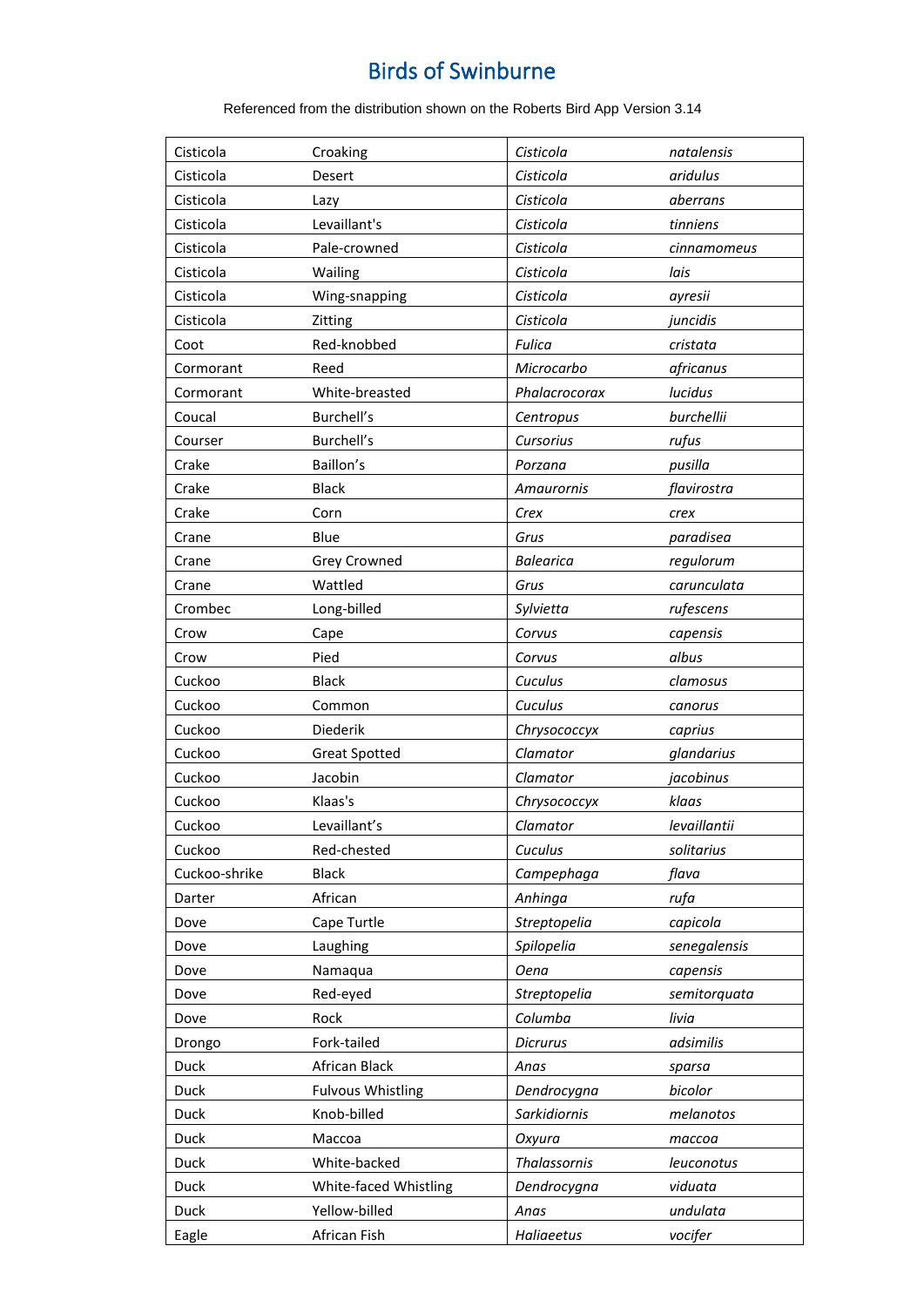| Eagle      | <b>Booted</b>         | Hieraaetus        | pennatus       |
|------------|-----------------------|-------------------|----------------|
| Eagle      | Crowned               | Stephanoaetus     | coronatus      |
| Eagle      | Long-crested          | Lophaetus         | occipitalis    |
| Eagle      | Martial               | Polemaetus        | bellicosus     |
| Eagle      | Verreaux's            | Aquila            | verreauxii     |
| Eagle      | Wahlberg's            | <b>Hieraaetus</b> | wahlbergi      |
| Egret      | Great                 | Ardea             | alba           |
| Egret      | Little                | Egretta           | garzetta       |
| Egret      | <b>Western Cattle</b> | <b>Bubulcus</b>   | ibis           |
| Egret      | Yellow-billed         | Ardea             | intermedia     |
| Falcon     | Amur                  | Falco             | amurensis      |
| Falcon     | Lanner                | Falco             | biarmicus      |
| Falcon     | Peregrine             | Falco             | peregrinus     |
| Finch      | Cuckoo                | Anomalospiza      | imberbis       |
| Finch      | Red-headed            | Amadina           | erythrocephala |
| Firefinch  | African               | Lagonosticta      | rubricata      |
| Firefinch  | Red-billed            | Lagonosticta      | senegala       |
| Fiscal     | Southern (Common)     | Lanius            | collaris       |
| Famingo    | Greater               | Phoenicopterus    | roseus         |
| Flufftail  | Red-chested           | Sarothrura        | rufa           |
| Flufftail  | Striped               | Sarothrura        | affinis        |
| Flufftail  | White-winged          | Sarothrura        | ayresi         |
| Flycatcher | African Dusky         | Muscicapa         | adusta         |
| Flycatcher | African Paradise      | Terpsiphone       | viridis        |
| Flycatcher | Fairy                 | Stenostira        | scita          |
| Flycatcher | Fiscal                | Melaenornis       | silens         |
| Flycatcher | Pale                  | <b>Bradornis</b>  | pallidus       |
| Flycatcher | Southern Black        | Melaenornis       | pammelaina     |
| Flycatcher | Spotted               | Muscicapa         | striata        |
| Francolin  | Coqui                 | Peliperdix        | coqui          |
| Francolin  | Grey-winged           | Scleroptila       | afra           |
| Francolin  | Red-winged            | Scleroptila       | levaillantii   |
| Francolin  | Shelley's             | Scleroptila       | shelleyi       |
| Goose      | Egyptian              | Alopochen         | aegyptiaca     |
| Goose      | Spur-winged           | Plectropterus     | gambensis      |
| Goshawk    | African               | Accipiter         | tachiro        |
| Goshawk    | Gabar                 | Micronisus        | gabar          |
| Grassbird  | Cape                  | Sphenoeacus       | afer           |
| Grebe      | Black-necked          | Podiceps          | nigricollis    |
| Grebe      | <b>Great Crested</b>  | Podiceps          | cristatus      |
| Grebe      | Little                | Tachybaptus       | ruficollis     |
| Greenshank |                       |                   |                |
|            | Common                | <b>Tringa</b>     | nebularia      |
| Guineafowl | Helmeted              | Numida            | meleagris      |
| Gull       | Grey-headed           | Chroicocephalus   | cirrocephalus  |
| Hamerkop   | Hamerkop              | Scopus            | umbretta       |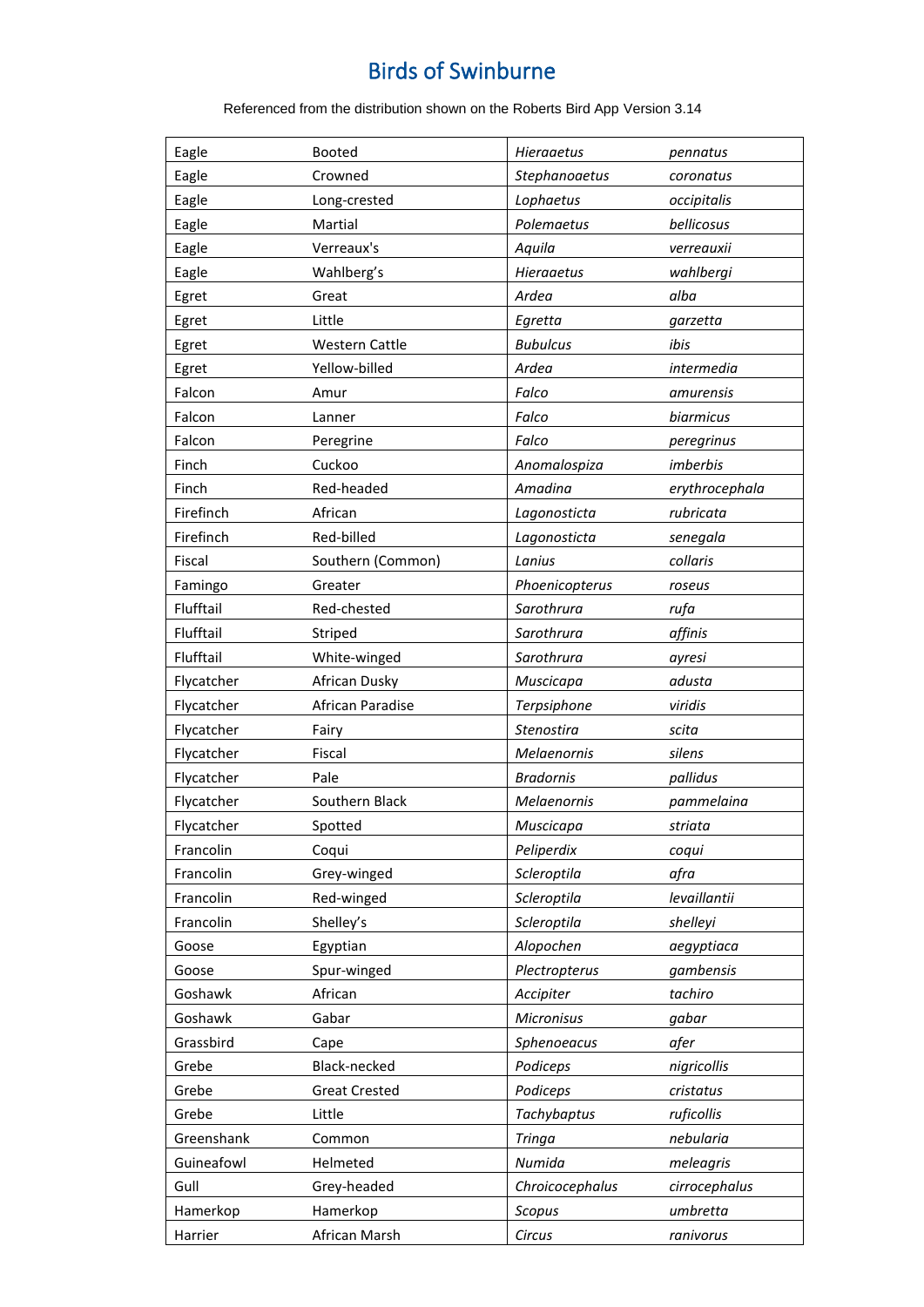| Harrier      | <b>Black</b>                | Circus              | maurus        |
|--------------|-----------------------------|---------------------|---------------|
| Harrier      | Montagu's                   | Circus              | pygargus      |
| Harrier      | Pallid                      | Circus              | macrourus     |
| Hawk         | African Cuckoo              | Aviceda             | cuculoides    |
| Harrier-Hawk | African                     | Polyboroides        | typus         |
| Heron        | <b>Black</b>                | Egretta             | ardesiaca     |
| Heron        | <b>Black-crowned Night-</b> | Nycticorax          | nycticorax    |
| Heron        | Black-headed                | Ardea               | melanocephala |
| Heron        | Goliath                     | Ardea               | goliath       |
| Heron        | Grey                        | Ardea               | cinerea       |
| Heron        | Purple                      | Ardea               | purpurea      |
| Heron        | Squacco                     | Ardeola             | ralloides     |
| Heron        | White-backed Night          | Gorsachius          | leuconotus    |
| Hobby        | Eurasian                    | Falco               | subbuteo      |
| Honeybird    | Brown-backed                | Prodotiscus         | regulus       |
| Honeyguide   | Greater                     | Indicator           | indicator     |
| Honeyguide   | Lesser                      | Indicator           | minor         |
| Hoopoe       | African                     | Upupa               | africana      |
| Hornbill     | Southern Ground-            | <b>Bucorvus</b>     | leadbeateri   |
| Ibis         | African Sacred              | <b>Threskiornis</b> | aethiopicus   |
| Ibis         | Glossy                      | Plegadis            | falcinellus   |
| Ibis         | Hadeda                      | Bostrychia          | hagedash      |
| Ibis         | Southern Bald               | Geronticus          | calvus        |
| Indigobird   | Dusky                       | Vidua               | funerea       |
| Jacana       | African                     | Actophilornis       | africanus     |
| Kestrel      | Greater                     | Falco               | rupicoloides  |
| Kestrel      | Lesser                      | Falco               | naumanni      |
| Kestrel      | Rock                        | Falco               | rupicolus     |
| Kingfisher   | Brown-hooded                | Halcyon             | albiventris   |
| Kingfisher   | Giant                       | Megaceryle          | maxima        |
| Kingfisher   | Half-collared               | Alcedo              | semitorquata  |
| Kingfisher   | Malachite                   | Corythornis         | cristatus     |
| Kingfisher   | Pied                        | Ceryle              | rudis         |
| Kite         | <b>Black</b>                | Milvus              | migrans       |
| Kite         | Black-winged                | Elanus              | caeruleus     |
| Kite         | Yellow-billed               | Milvus              | aegyptius     |
| Korhaan      | Blue                        | Eupodotis           | caerulescens  |
| Korhaan      | White-bellied               | Eupodotis           | senegalensis  |
| Lapwing      | African Wattled             | Vanellus            | senegallus    |
| Lapwing      | Blacksmith                  | Vanellus            | armatus       |
| Lapwing      | Black-winged                | Vanellus            | melanopterus  |
| Lapwing      | Crowned                     | Vanellus            | coronatus     |
| Lark         | Chestnut-backed Sparrow     | Eremopterix         | Leucotis      |
| Lark         | Eastern Clapper             | Mirafra             | fasciolata    |
| Lark         | Eastern Long-billed         | Certhilauda         | semitorquata  |
| Lark         | Melodious                   | Mirafra             | cheniana      |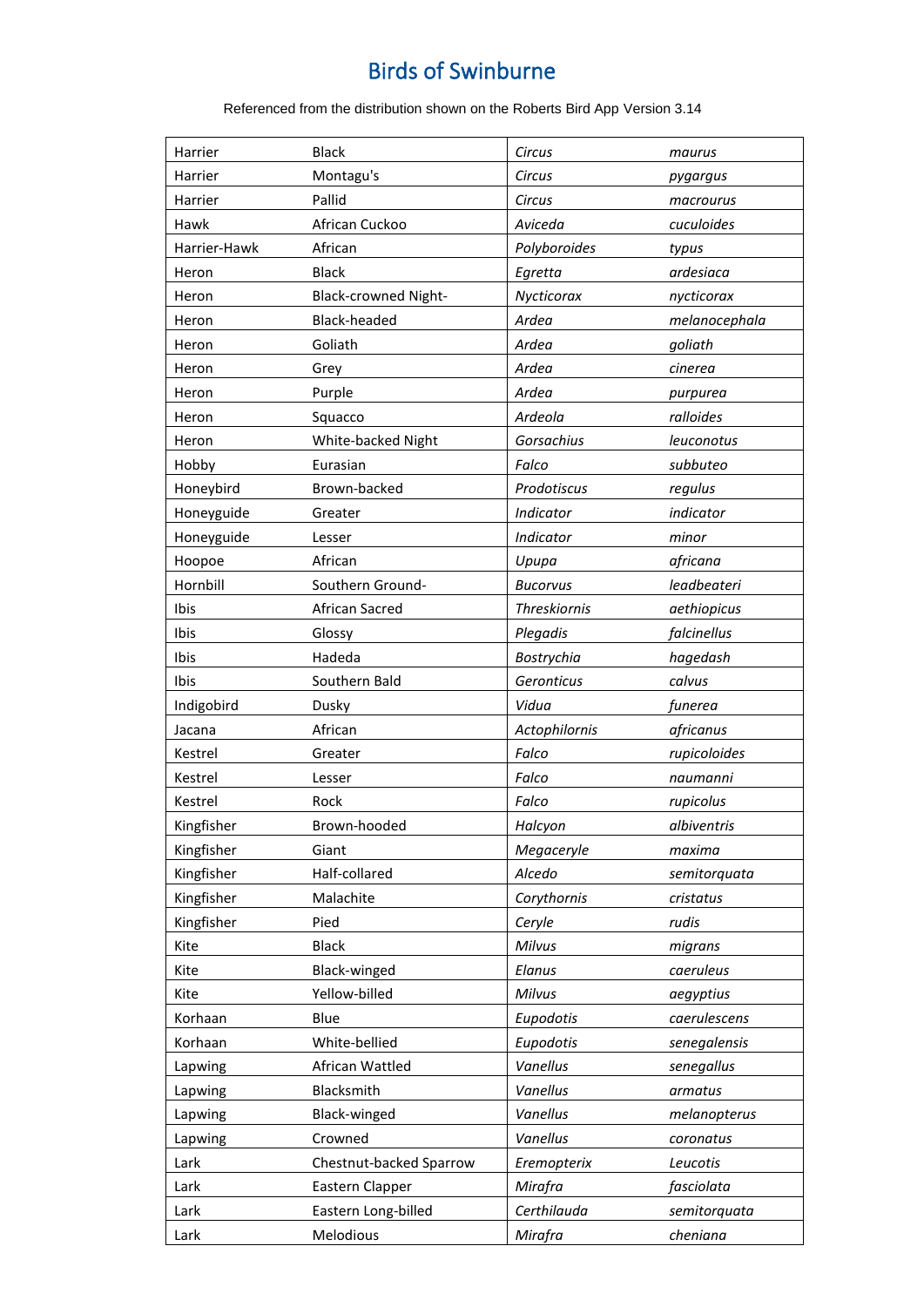| Lark      | Pink-billed                                             | Spizocorys          | conirostris   |
|-----------|---------------------------------------------------------|---------------------|---------------|
| Lark      | Red-capped                                              | Calandrella         | cinerea       |
| Lark      | Rufous-naped                                            | Mirafra             | africana      |
| Lark      | Sabota                                                  | Calendulauda        | sabota        |
| Lark      | Spike-heeled                                            | Chersomanes         | albofasciata  |
| Longclaw  | Cape                                                    | Macronyx            | capensis      |
| Mannikin  | <b>Bronze</b>                                           | Lonchura            | cucullata     |
| Martin    | <b>Banded</b>                                           | Riparia             | cincta        |
| Martin    | Brown-throated                                          | Riparia             | paludicola    |
| Martin    | Common House-                                           | Delichon            | urbicum       |
| Martin    | Rock                                                    | Ptyonoprogne        | fuligula      |
| Martin    | Sand                                                    | Riparia             | riparia       |
| Moorhen   | Common                                                  | Gallinula           | chloropus     |
| Mousebird | Red-faced                                               | <b>Urocolius</b>    | indicus       |
| Mousebird | Speckled                                                | Colius              | striatus      |
| Myna      | Common                                                  | <b>Acridotheres</b> | tristis       |
| Neddicky  | Neddicky                                                | Cisticola           | fulvicapilla  |
| Nightjar  | European                                                | Caprimulgus         | europaeus     |
| Nightjar  | Fiery-necked                                            | Caprimulgus         | pectoralis    |
| Nightjar  | Freckled                                                | Caprimulgus         | tristigma     |
| Oriole    | <b>Black-headed</b>                                     | <b>Oriolus</b>      | larvatus      |
| Oriole    | Eurasian Golden                                         | <b>Oriolus</b>      | oriolus       |
| Osprey    | Western                                                 | Pandion             | haliaetus     |
| Ostrich   | Common                                                  | Struthio            | camelus       |
| Owl       | African Grass-                                          | Tyto                | capensis      |
| Owl       | African Wood                                            | <b>Strix</b>        | woodfordii    |
| Owl       | <b>Barn</b>                                             | Tyto                | alba          |
| Owl       | Cape Eagle-                                             | <b>Bubo</b>         | capensis      |
| Owl       | Marsh                                                   | Asio                | capensis      |
| Owl       | Southern White-faced                                    | Ptilopsis           | granti        |
| Owl       | Spotted Eagle-                                          | <b>Bubo</b>         | africanus     |
| Petronia  | Yellow-throated                                         | Gymnoris            | superciliaris |
| Pigeon    | African Olive                                           | Columba             | arquatrix     |
| Pigeon    | Speckled                                                | Columba             | guinea        |
| Pipit     | African                                                 | Anthus              | cinnamomeus   |
| Pipit     | African Rock                                            | Anthus              | crenatus      |
| Pipit     | <b>Buffy</b>                                            | Anthus              | vaalensis     |
| Pipit     | Long-billed (Split, see<br>Nicholson's and Long-billed) | Anthus              | similis       |
| Pipit     | Mountain                                                | Anthus              | hoeschi       |
| Pipit     | Plain-backed                                            | Anthus              | leucophrys    |
| Pipit     | Short-tailed                                            | Anthus              | brachyurus    |
| Pipit     | Yellow-breasted                                         | Anthus              | chloris       |
| Plover    | Common Ringed                                           | Charadrius          | hiaticula     |
| Plover    | Kittlitz's                                              | Charadrius          | pecuarius     |
|           | Three-banded                                            | Charadrius          | tricollaris   |
| Plover    |                                                         |                     |               |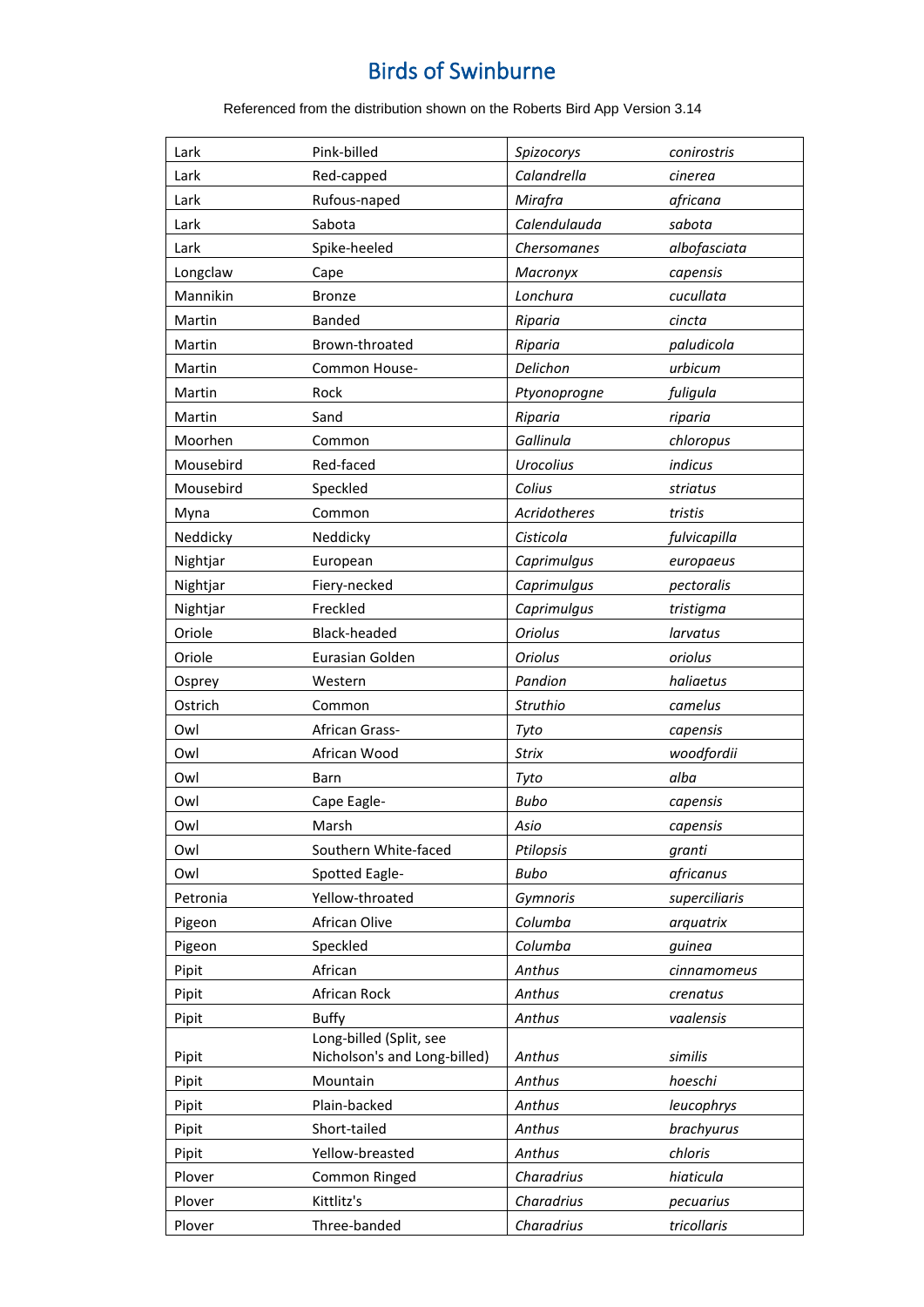| Pochard         | Southern               | Netta          | erythrophthalma |
|-----------------|------------------------|----------------|-----------------|
| Pratincole      | Black-winged           | Glareola       | nordmanni       |
| Prinia          | Drakensberg            | Prinia         | hypoxantha      |
| Prinia          | Tawny-flanked          | Prinia         | subflava        |
| Puffback        | Black-backed           | Dryoscopus     | cubla           |
| Pytilia         | Green-winged           | Pytilia        | melba           |
| Quail           | Common                 | Coturnix       | coturnix        |
| Quail-finch     | African                | Ortygospiza    | atricollis      |
| Quelea          | Red-billed             | Quelea         | quelea          |
| Rail            | African                | Rallus         | caerulescens    |
| Raven           | White-necked           | Corvus         | albicollis      |
| Robin           | White-browed Scrub     | Erythropygia   | leucophrys      |
| Robin           | White-starred          | Pogonocichla   | stellata        |
| Robin-Chat      | Cape                   | Cossypha       | caffra          |
| Robin-chat      | Chorister              | Cossypha       | dichroa         |
| Rockjumper      | Drakensberg            | Chaetops       | aurantius       |
| Roller          | European               | Coracias       | garrulus        |
| Ruff            | Ruff                   | Philomachus    | pugnax          |
| Sandpiper       | Common                 | <b>Actitis</b> | hypoleucos      |
| Sandpiper       | Curlew                 | Calidris       | ferruginea      |
| Sandpiper       | Marsh                  | <b>Tringa</b>  | stagnatilis     |
| Sandpiper       | Wood                   | <b>Tringa</b>  | glareola        |
| Saw-wing        | <b>Black</b>           | Psalidoprocne  | pristoptera     |
| Secretarybird   | Secretarybird          | Sagittarius    | serpentarius    |
| Seedeater       | Streaky-headed         | Crithagra      | gularis         |
| Shelduck        | South African          | Tadorna        | cana            |
| Shoveler        | Cape                   | Anas           | smithii         |
| Shrike          | Lesser Grey            | Lanius         | minor           |
| Shrike          | Red-backed             | Lanius         | collurio        |
| Siskin          | Drakensberg            | Crithagra      | symonsi         |
| Snipe           | African                | Gallinago      | nigripennis     |
| Snipe           | <b>Greater Painted</b> | Rostratula     | benghalensis    |
| Sparrow         | Cape                   | Passer         | melanurus       |
| Sparrow         | House                  | Passer         | domesticus      |
| Sparrow         | Southern Grey-headed   | Passer         | diffusus        |
| Sparrowhawk     | <b>Black</b>           | Accipiter      | melanoleucus    |
| Sparrowhawk     | Rufous-chested         | Accipiter      | rufiventris     |
| Spoonbill       | African                | Platalea       | alba            |
| Spurfowl        | Natal                  | Pternistis     | natalensis      |
| Spurfowl        | Red-necked             | Pternistis     | afer            |
| Spurfowl        | Swainson's             | Pternistis     | swainsonii      |
| Starling        | Cape Glossy            | Lamprotornis   | nitens          |
| Starling        | Common                 | <b>Sturnus</b> | vulgaris        |
| Starling        | Pied                   | Lamprotornis   | bicolor         |
| Starling        | Red-winged             | Onychognathus  | morio           |
| <b>Starling</b> | Violet-backed          | Cinnyricinclus | leucogaster     |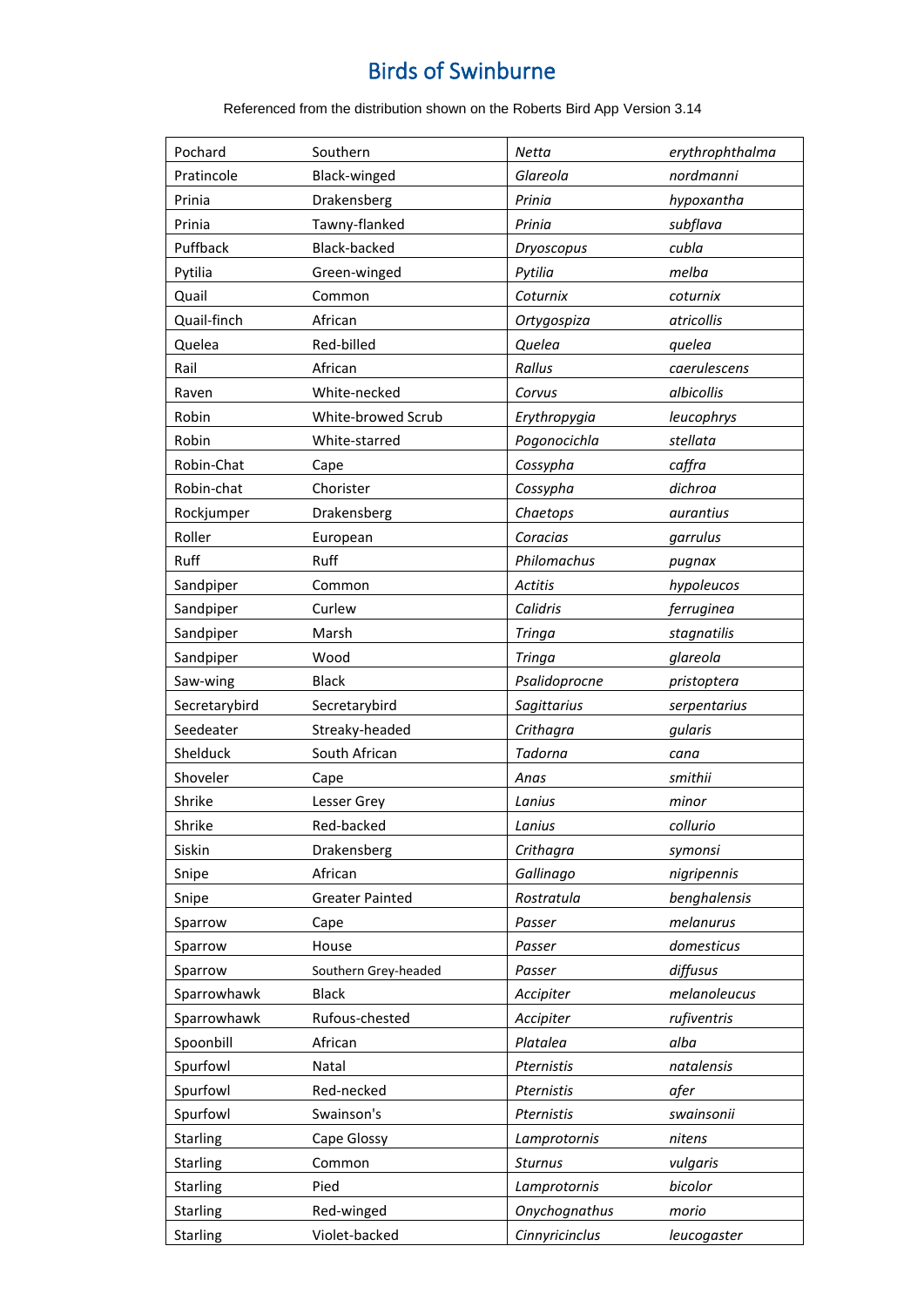| Starling    | Wattled                  | Creatophora     | cinerea          |
|-------------|--------------------------|-----------------|------------------|
| Stilt       | Black-winged             | Himantopus      | himantopus       |
| Stint       | Little                   | Calidris        | minuta           |
| Stonechat   | African                  | Saxicola        | torquatus        |
| Stork       | Abdim's                  | Ciconia         | abdimii          |
| Stork       | <b>Black</b>             | Ciconia         | nigra            |
| Stork       | Marabou                  | Leptoptilos     | crumeniferus     |
| Stork       | White                    | Ciconia         | ciconia          |
| Stork       | Yellow-billed            | Mycteria        | ibis             |
| Sugarbird   | Gurney's                 | Promerops       | gurneyi          |
| Sunbird     | Amethyst                 | Chalcomitra     | amethystina      |
| Sunbird     | Greater Double-collared  | Cinnyris        | afer             |
| Sunbird     | Malachite                | Nectarinia      | famosa           |
| Sunbird     | Southern Double-collared | Cinnyris        | chalybeus        |
| Sunbird     | White-bellied            | Cinnyris        | talatala         |
| Swallow     | Barn                     | Hirundo         | rustica          |
| Swallow     | <b>Greater Striped</b>   | Cecropis        | cucullata        |
| Swallow     | Lesser Striped           |                 | abyssinica       |
|             |                          | Cecropis        |                  |
| Swallow     | Red-breasted             | Cecropis        | semirufa         |
| Swallow     | South African Cliff-     | Hirundo         | spilodera        |
| Swallow     | White-throated           | Hirundo         | albigularis      |
| Swamphen    | African Purple           | Porphyrio       | madagascariensis |
| Swift       | African Black            | Apus            | barbatus         |
| Swift       | African Palm             | Cypsiurus       | parvus           |
| Swift       | Alpine                   | Tachymarptis    | melba            |
| Swift       | Common                   | Apus            | apus             |
| Swift       | Horus                    | Apus            | horus            |
| Swift       | Little                   | Apus            | affinis          |
| Swift       | White-rumped             | Apus            | caffer           |
| Tchagra     | Black-crowned            | <b>Tchagra</b>  | senegalus        |
| Teal        | Cape                     | Anas            | capensis         |
| Teal        | Hottentot                | Anas            | hottentota       |
| Teal        | Red-billed               | Anas            | erythrorhyncha   |
| Tern        | Whiskered                | Chlidonias      | hybrida          |
| Tern        | White-winged             | Chlidonias      | leucopterus      |
| Thick-knee  | Spotted                  | <b>Burhinus</b> | capensis         |
| Thrush      | Cape Rock                | Monticola       | rupestris        |
| Thrush      | Groundscraper            | Psophocichla    | litsipsirupa     |
| Thrush      | Kurrichane               | Turdus          | libonyanus       |
| Thrush      | Olive                    | <b>Turdus</b>   | olivaceus        |
| Thrush      | Sentinel Rock            | Monticola       | explorator       |
| Tit         | Southern Black           | Parus           | niger            |
| Tit-Babbler | Chestnut-vented          | Sylvia          | subcaerulea      |
| Vulture     | Bearded                  | Gypaetus        | barbatus         |
|             |                          |                 |                  |
| Vulture     | Cape                     | Gyps            | coprotheres      |
| Wagtail     | African Pied             | Motacilla       | aguimp           |